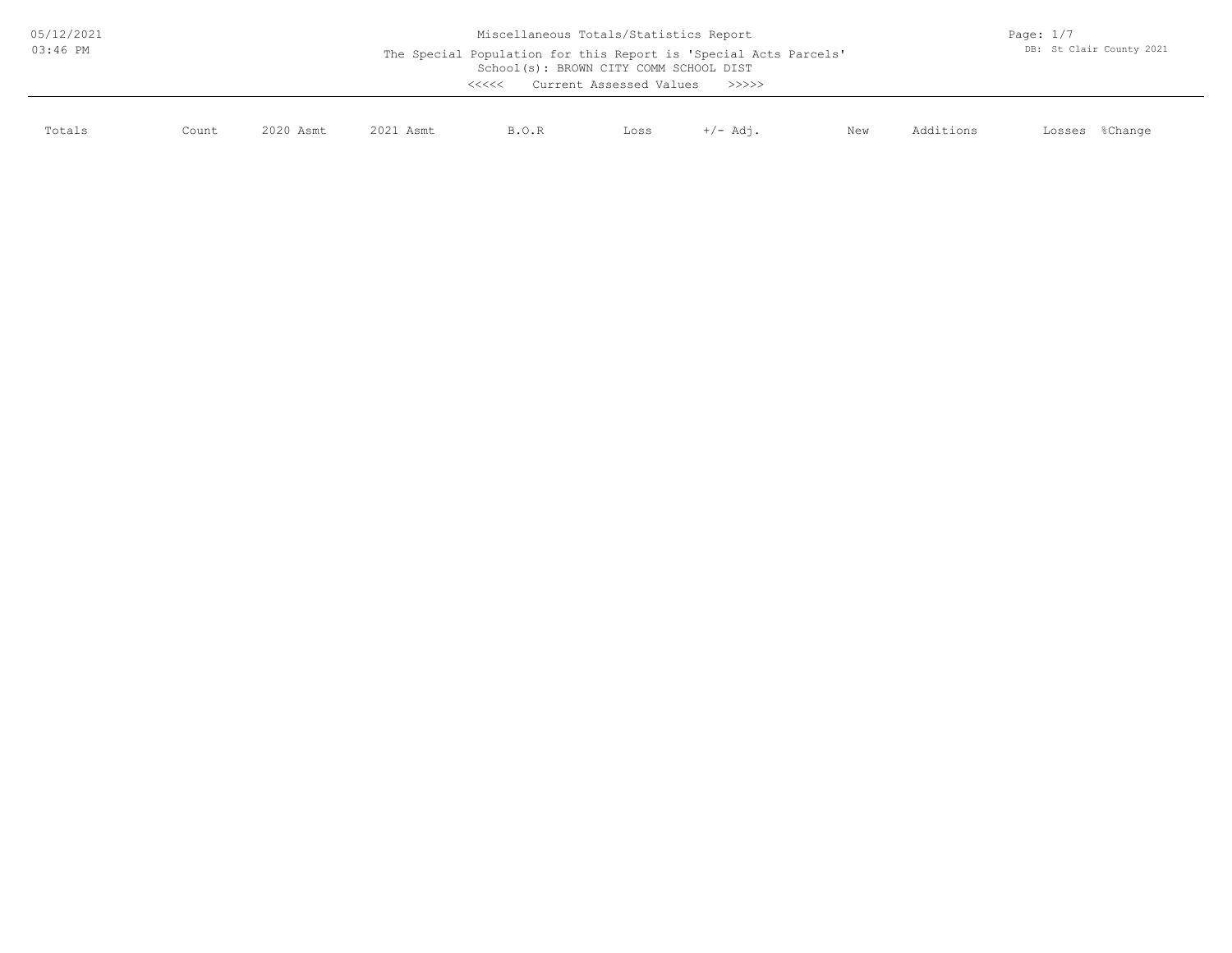| 05/12/2021<br>03:46 PM |       |          | Miscellaneous Totals/Statistics Report<br>The Special Population for this Report is 'Special Acts Parcels'<br>School(s): BROWN CITY COMM SCHOOL DIST<br>S.E.V., Taxable and Capped Values<br>>>>>>><br><<<< |          |          |         |          |         | Page: $2/7$<br>DB: St Clair County 2021 |           |  |
|------------------------|-------|----------|-------------------------------------------------------------------------------------------------------------------------------------------------------------------------------------------------------------|----------|----------|---------|----------|---------|-----------------------------------------|-----------|--|
| Totals                 | Count | 2020 SEV | Fin SEV                                                                                                                                                                                                     | 2021 SEV | 2020 Tax | Fin Tax | 2021 Tax | BOR Tax | 2021 Cap                                | 2021 MCAP |  |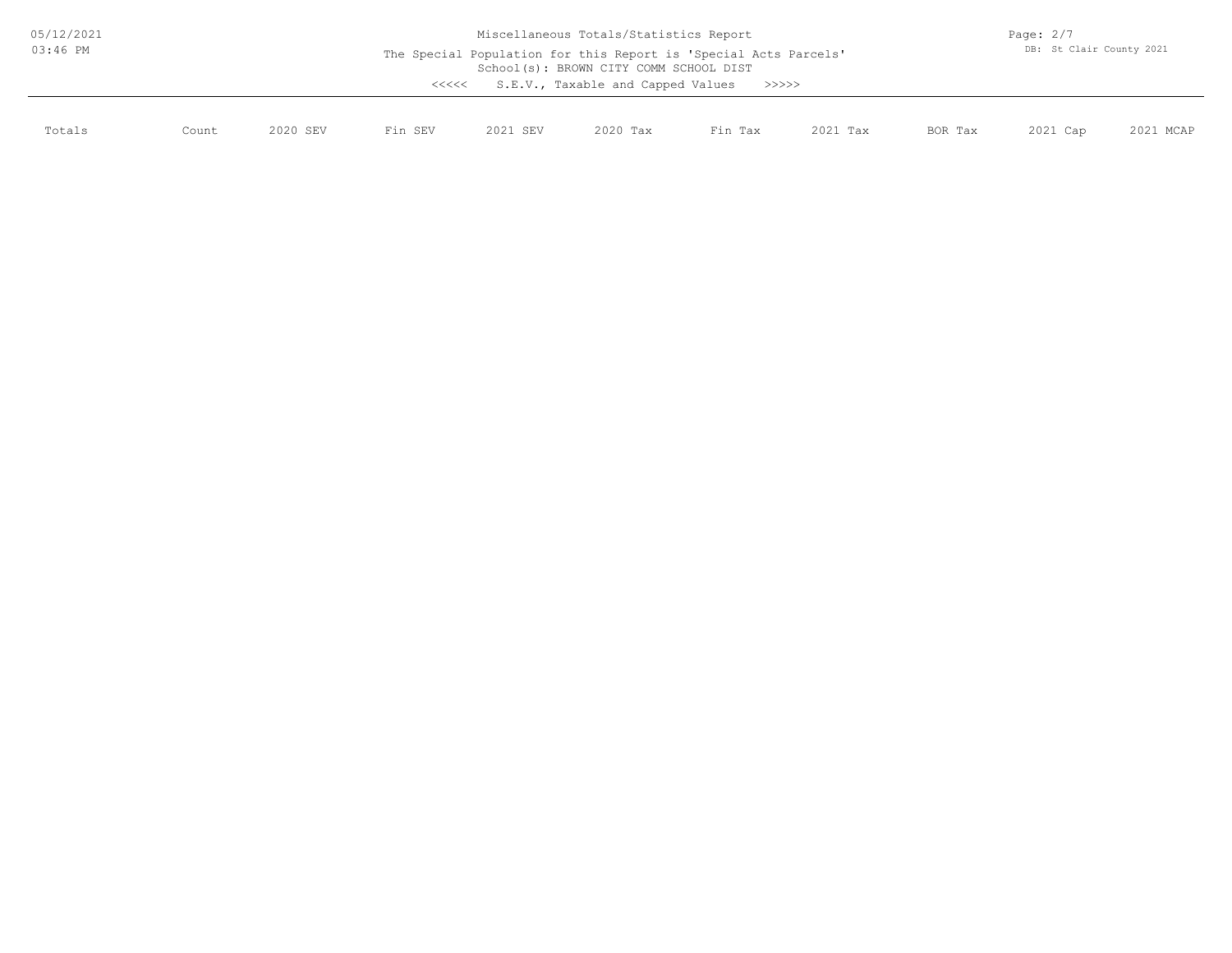| 05/12/2021  |  |
|-------------|--|
| $0.3:46$ PM |  |

School(s): BROWN CITY COMM SCHOOL DIST Miscellaneous Totals/Statistics Report The Special Population for this Report is 'Special Acts Parcels' <<<<< PRE/MBT Percentage Times S.E.V. >>>>>

| Totals | Count | 2020 ORIG | 2020 ORIG | Final PRE | Final   | W/O Winter | W/O Winter | 2021 ORIG | 2021 ORIG |
|--------|-------|-----------|-----------|-----------|---------|------------|------------|-----------|-----------|
|        |       | PRE       | Non-PRE   |           | Non-PRE | PRE        | Non-PRE    | PRE       | Non-PRE   |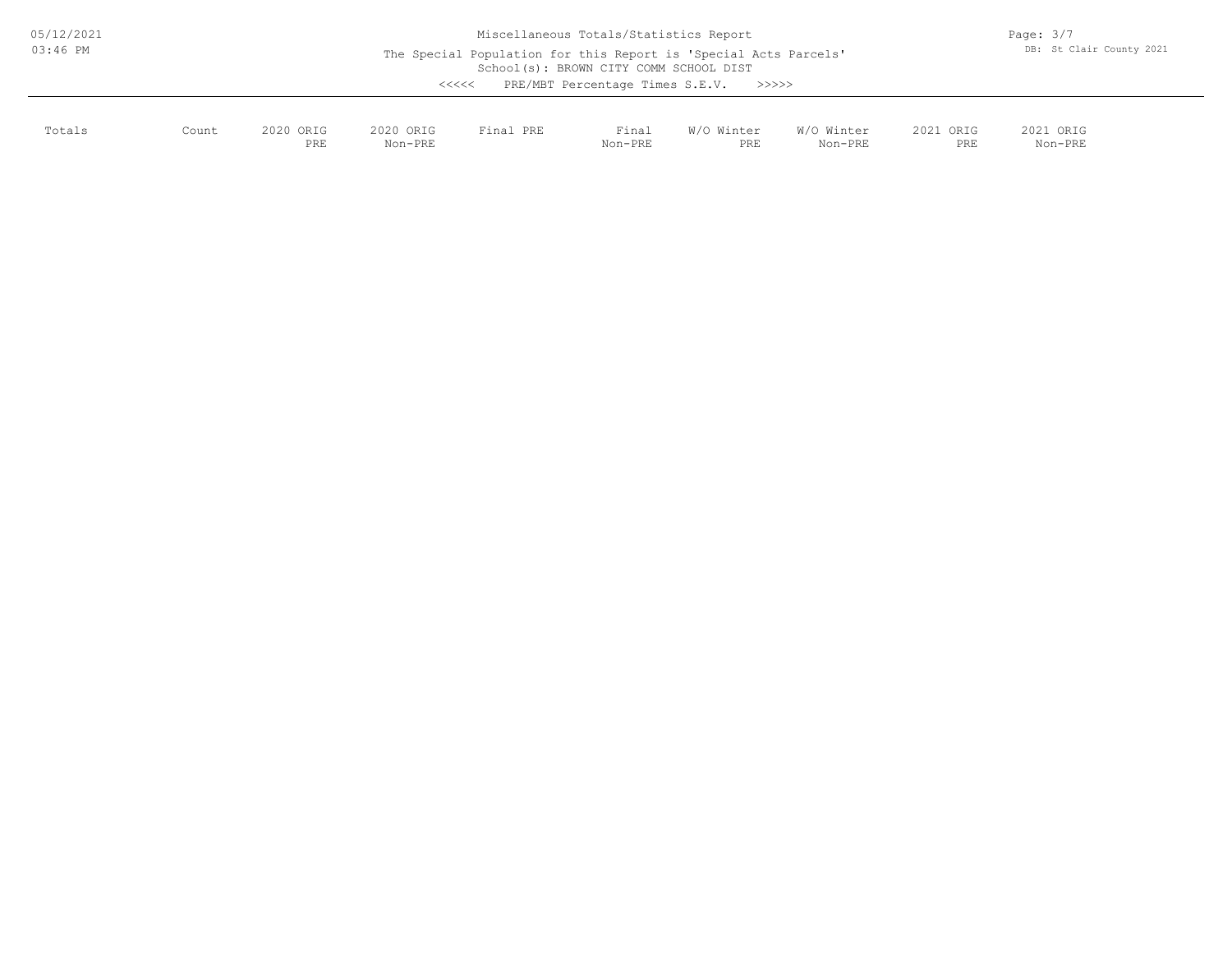| 05/12/2021  |  |
|-------------|--|
| $0.3:46$ PM |  |

School(s): BROWN CITY COMM SCHOOL DIST Miscellaneous Totals/Statistics Report The Special Population for this Report is 'Special Acts Parcels'

<<<<< PRE/MBT Percentage Times Taxable >>>>>

| Totals | Count | 2020 ORIG | 2020 ORIG | Final PRE | Final   | W/O Winter | W/O Winter | 2021 ORIG | 2021 ORIG |
|--------|-------|-----------|-----------|-----------|---------|------------|------------|-----------|-----------|
|        |       | PRE       | Non-PRE   |           | Non-PRE | PRE        | Non-PRE    | PRE       | Non-PRE   |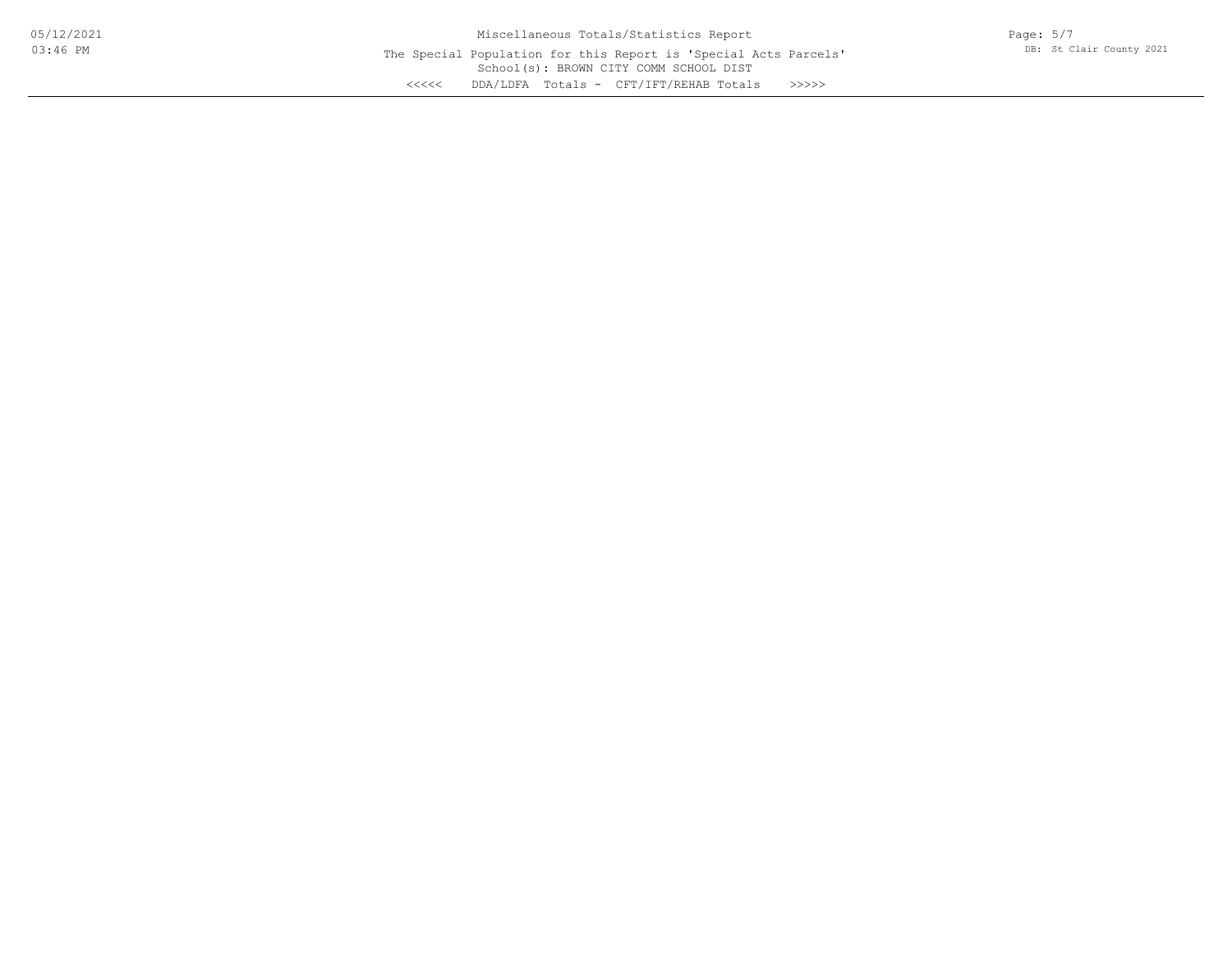School(s): BROWN CITY COMM SCHOOL DIST The Special Population for this Report is 'Special Acts Parcels'